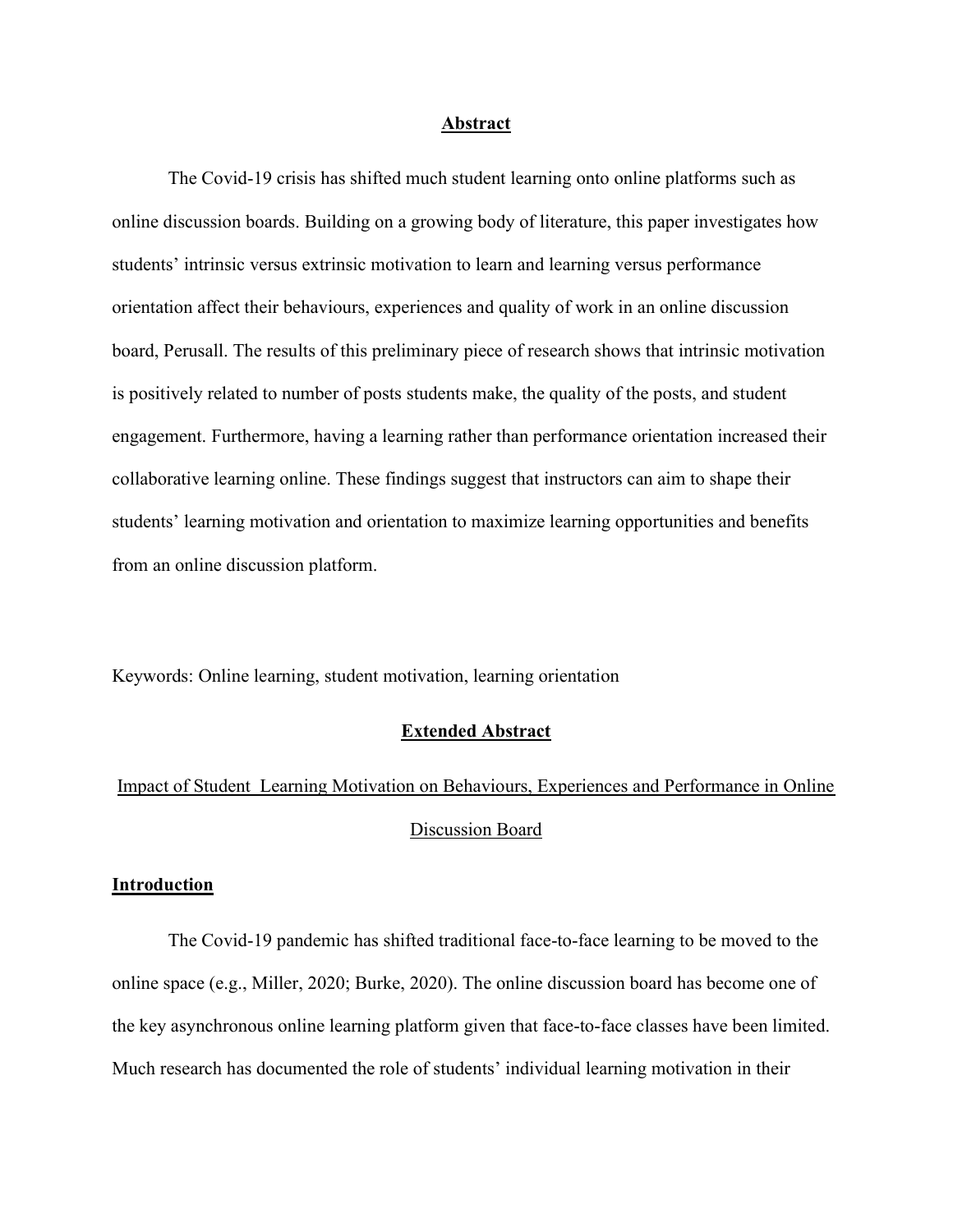online learning behaviours and learning strategies. Building on this growing body of literature, this paper investigates how students intrinsic versus extrinsic motivation to learn and learning versus performance orientation affect their behaviours, experiences and quality of work in an online discussion board, Perusall.

 We propose that understanding students' underlying motivation and inclinations is important as we design more effective online pedagogies. In fact, if we can shift students' underlying learning motivation and inclination before the start of the course, we may be more able to create better learning experiences online, and maximize student learning in online discussion boards.

## Methods

 64 undergraduate students enrolled in a leadership development course had to read a short excerpt on leadership on Perusall, and post their thoughts based on a discussion prompt on Perusall. They also participated in a pre-course survey tapping into their learning orientation (intrinsic versus extrinsic), and a post-course survey measuring their online learning behaviours and experiences on the online discussion platform Perusall.

 The learning motivation measures are adapted from DeRue & Myers (2011). The "intrinsic self" learning motivation measure tapped into participants' own individual motivation to learn, and includes items such as "I learn because I find it intrinsically satisfying. The "intrinsic other" learning motivation measure includes items such as "I learn because it will make me more effective in helping others. The "extrinsic other" learning motivation tapped into participants' extrinsic motivation to learn to meet others expectations, and included items such as "I learn because others expect me to". The "extrinsic self" learning motivation tapped into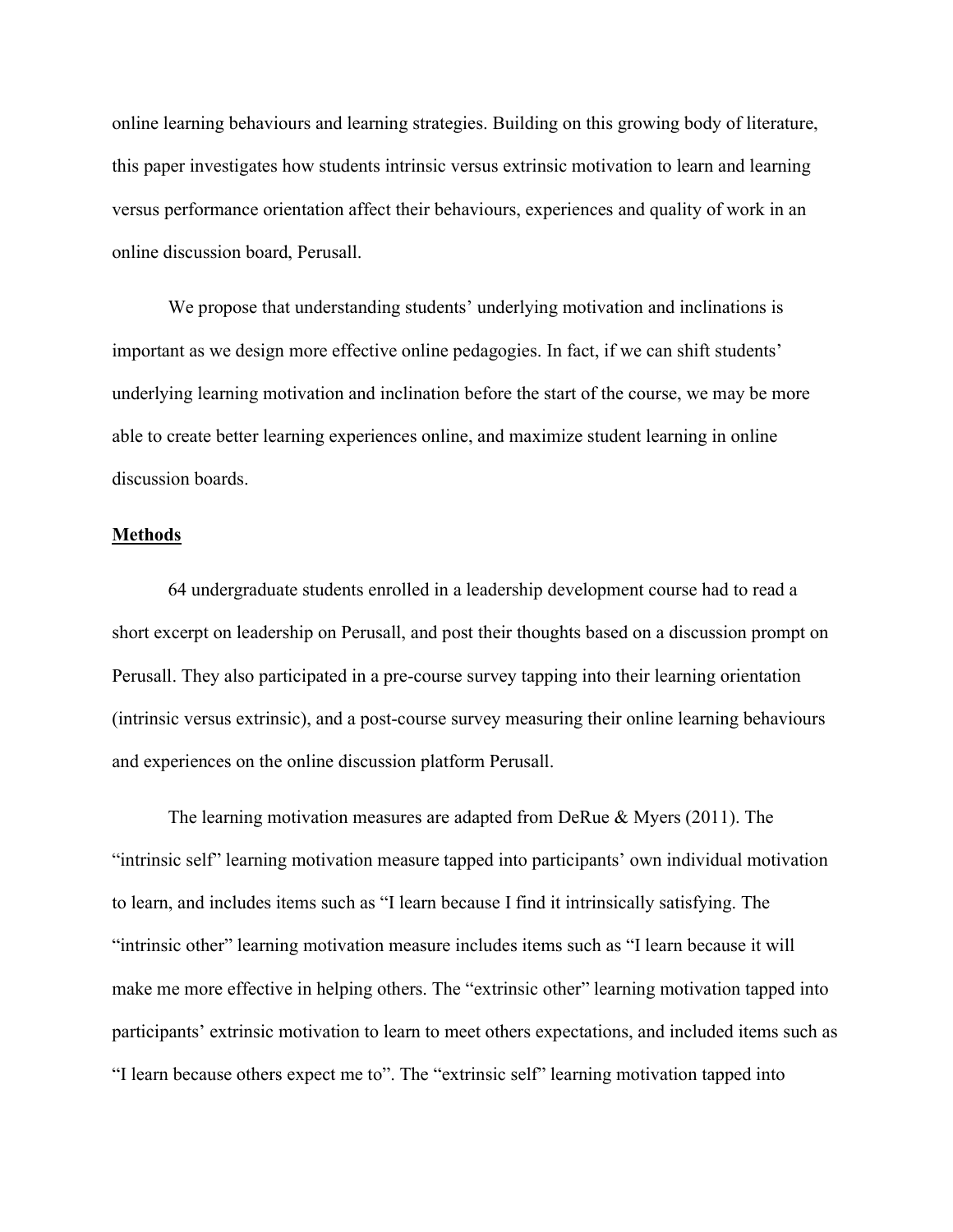participants' extrinsic motivation to learn for career and image enhancement. And included items such as "I learn because it will make me look good to others".

 We also adapted learning versus performance orientation measures and measured 3 different constructs: learning orientation, performance orientation and avoiding performance failure orientation. Items under the learning orientation includes "I like learning because I like the challenge", "I like learning because I appreciate the opportunity to develop new skills". Items under the performance orientation includes "I like to prove my ability to others", "I want to show my ability others". Items under the measure for avoiding performance failure includes "I avoid a task if I will appear incompetent" and "I believe that avoiding risk of failure is more important than learning".

The dependent variables measured were:

- 1) Number of posts students made on the discussion forum
- 2) Quality of posts as graded by the instructor based on a grading rubric
- 3) Self-reported engagement levels on the discussion forum
- 4) Self-reported experience of collaborative learning on the discussion forum. Sample items are "I felt part of a learning community in my Perusall group", I was able to develop new knowledge from other members in my group", "collaborative learning in my group was effective on Perusall".

## **Results**

Regression analysis was used to test if intrinsic versus extrinsic learning motivation predicted the number of posts students made. The results of the regression indicated that two of the predictors marginally explained 25.5% of the variance ( $R^2 = 0.255$ ,  $F(4, 63) = 5.047$ ,  $p =$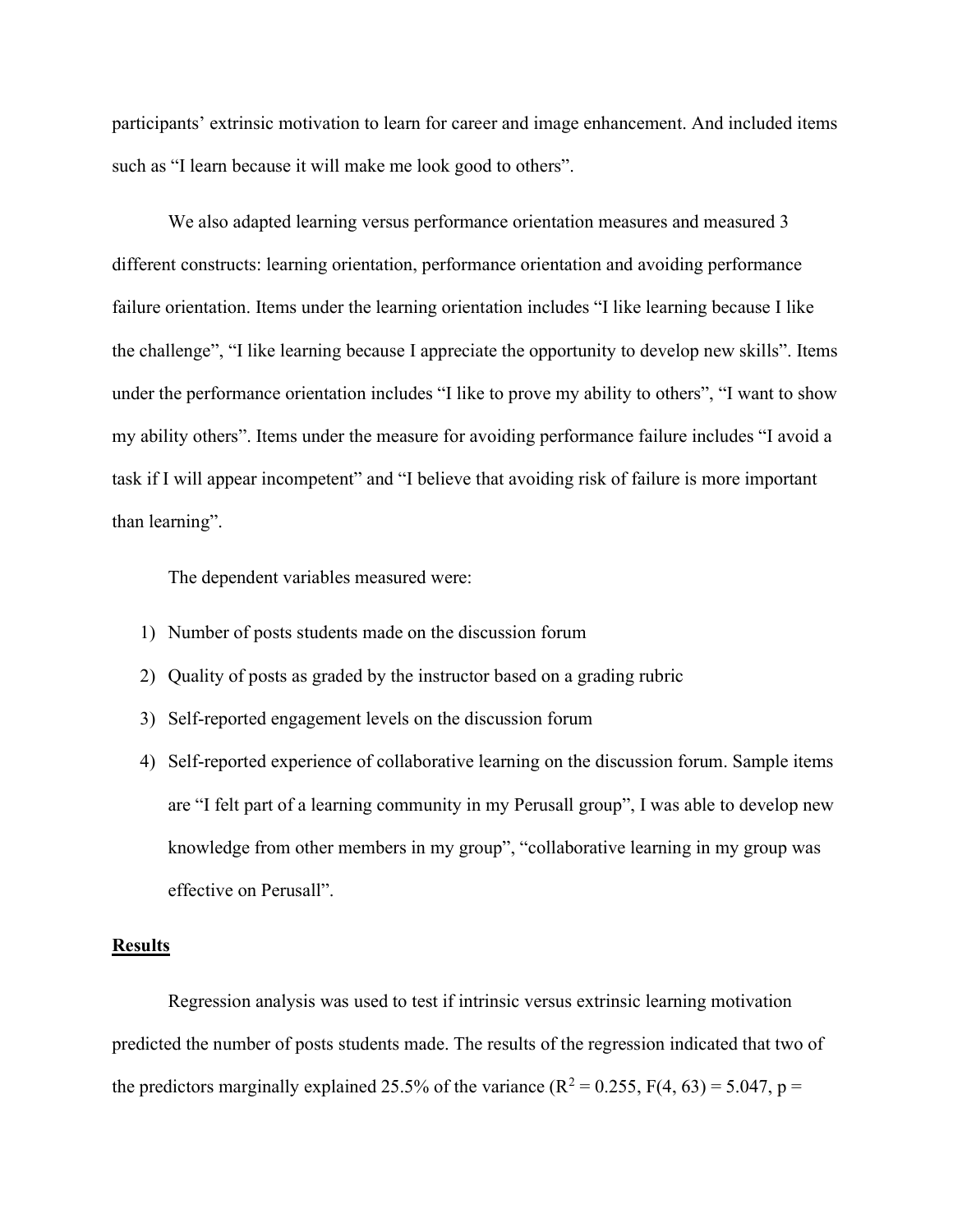0.01. Particularly, it was found that intrinsic self motivation ( $\beta = 0.73$ ,  $p = 0.079$ ) and intrinsic other motivation ( $\beta = 0.75$ ,  $p = 0.063$ ) was positively related to the number of posts students made.

 Regression analysis was used to test if intrinsic versus extrinsic learning motivation predicted the quality of posts students made. The results of the regression indicated that two of the predictors marginally explained 26.7% of the variance ( $R^2 = 0.267$ ,  $F(4, 63) = 5.36$ ,  $p = 0.01$ . Particularly, it was found that intrinsic self-motivation ( $\beta$  = .0.241, p = 0.012) was positively related to the quality of posts students made. Interestingly, extrinsic learning self motivation was negatively related to quality of posts ( $\beta$  = -0.166, p = 0.005).

 Regression analysis was used to test if intrinsic versus extrinsic learning motivation predicted the self-reported engagement levels. The results of the regression indicated that one of the predictors marginally explained 26.5% of the variance ( $R^2 = 0.265$ ,  $F(4, 63) = 5.31$ ,  $p = 0.01$ . Particularly, it was found that intrinsic self-motivation ( $\beta$  = .0.502, p = 0.001) was positively related to the engagement levels.

 Regression analysis was used to test if learning versus performance orientation predicted the students' collaborative learning experience. The results of the regression indicated that two of the predictors marginally explained 31.5% of the variance ( $R^2 = 0.315$ ,  $F(3, 63) = 9.206$ , p  $\leq 0.001$ ). Particularly, it was found that learning orientation ( $\beta = 0.767$ , p $\leq 0.001$ ) was positively related to the collaborative learning experience. Performance orientation ( $\beta$  = -0.632, p <0.001) was negatively related to collaborative learning experience.

## **Discussion**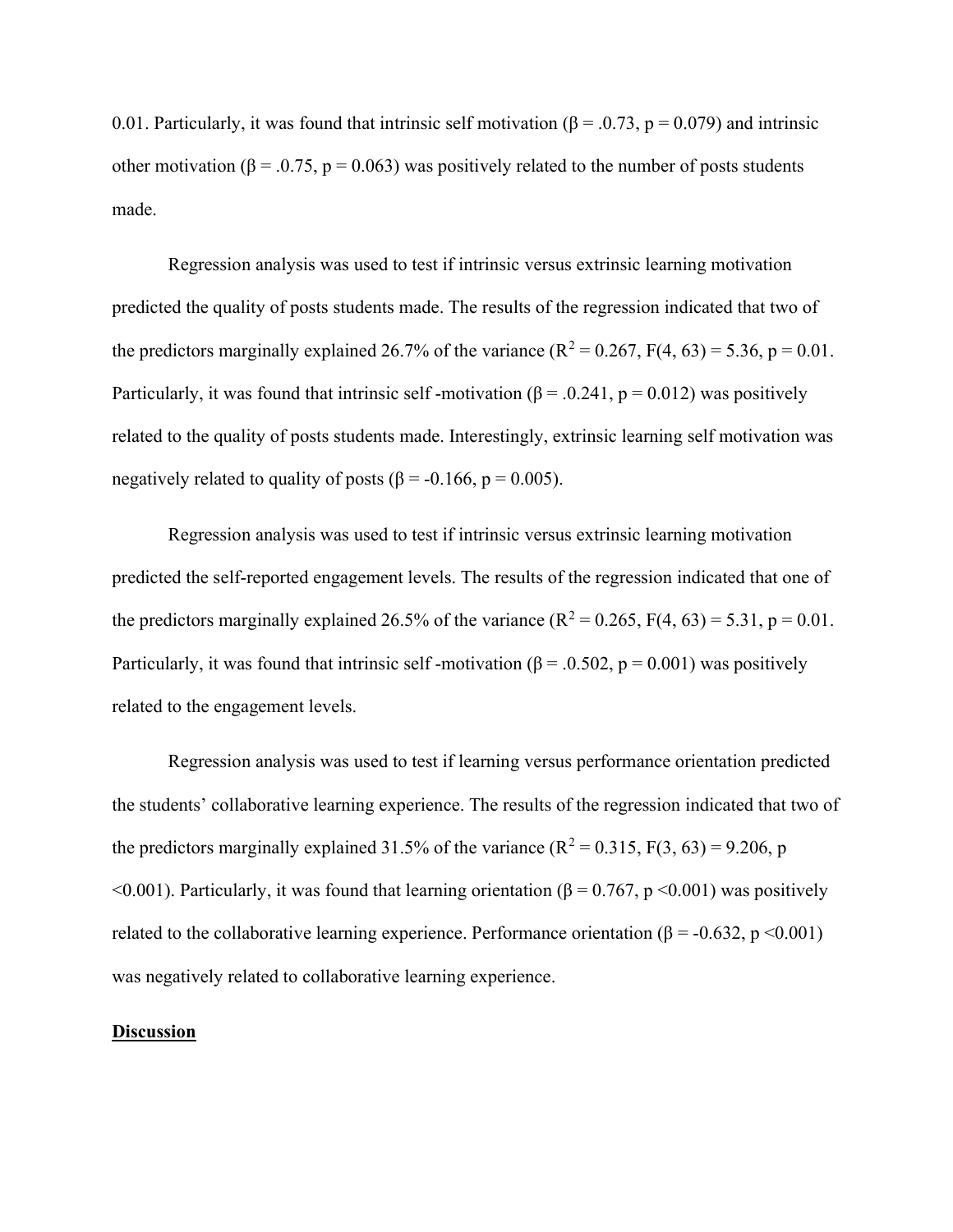The overall pattern of results indicated that intrinsic learning motivation, both learning for the sake of the self or for others is positively related to the number of posts students write on the online discussion board. Intrinsic learning motivation for the self also explains the quality of posts that students make, and explains their self-reported engagement levels on Perusall.

 This preliminary piece of research also demonstrated that students with different motivations (learning versus performance versus avoiding failure), experience the online discussion experience differently. Specifically, students scoring higher on learning orientation reported that they experienced more collaborative learning, whereas students scoring higher on performance orientation reported that they had experienced less collaborative learning on Perusall.

 The practical implications for teaching and learning are profound. The findings suggest that instructors can devise ways to trigger intrinsic rather than extrinsic learning motivation before the start of an online course which incorporates an online discussion board. They also suggest that instructors can shift students from a performance oriented mindset to a learning oriented one to maximize the experience and benefits of collaborative learning.